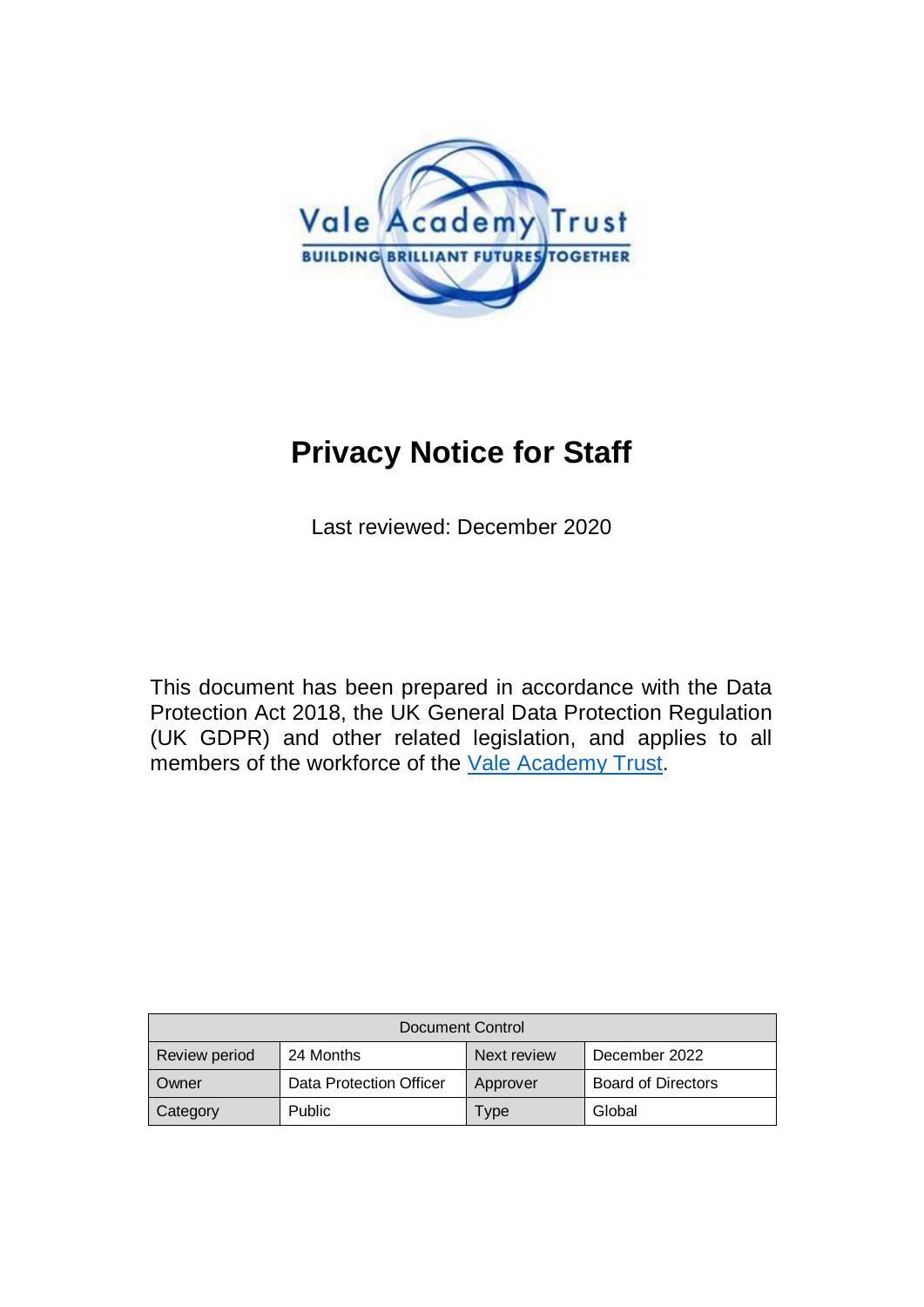# **Privacy Notice for Staff (all of the workforce)**

#### **IMPORTANT**

**Every member of staff is required to complete a declaration showing that they have read and understood this Privacy Notice. The easiest way to do this is with the online form (takes just a minute to complete), the link to which is on the last page of this document.**

#### **Who we are**

For the purposes of data protection legislation, the Vale Academy Trust ("the Trust") is the Data Controller. This means it is in charge of personal data about you.

In this privacy notice 'we', 'us' and 'our' means the Trust.

Contact details and postal address for the Trust can be found on the Trust website: [www.vale-academy.org](http://www.vale-academy.org/)

The Data Protection Officer for the Trust is Victoria Roberts. She can be contacted on: 01235 754070 or [InformationTeam@vale-academy.org](mailto:InformationTeam@vale-academy.org)

#### **The categories of information that we process include (this list is not exhaustive):**

- Personal information, such as name, employee or teacher number, national insurance number
- Characteristics information, such as gender, age, ethnic group
- Contract information, such as start date, hours worked, post, roles and salary information
- Work absence information, such as number of absences and reasons
- Qualifications and, where relevant, subjects taught
- Payroll information, including bank account details
- Sensitive information, i.e. special category personal data, such as medical information, ethnic group and trade union membership, if you choose to supply it
- Images recorded by security CCTV systems on Trust premises

#### **How we use your information**

We process personal data for employment purposes, to assist in the running of the Trust and to enable individuals to be paid.

Collecting and using your information in this way is lawful because:

- The processing is necessary for the performance of your employment contract and, in the case of special category personal data, i.e. sensitive information, processing that personal data is necessary for performing or exercising obligations or rights which are conferred on us or on you by law in connection with your employment.
- In the case of special category personal data, the processing is necessary for a safeguarding purpose, i.e. to protect pupils from harm. This is in the substantial public interest.
- The processing is necessary for the performance of our education function, which is a function in the public interest.

#### **How we collect workforce information**

When we collect personal information on our forms, we will make it clear whether there is a legal requirement for you to provide it, and whether there is a legal requirement on the Trust to collect it. If there is no legal requirement then we will explain why we need it and what the consequences are if it is not provided.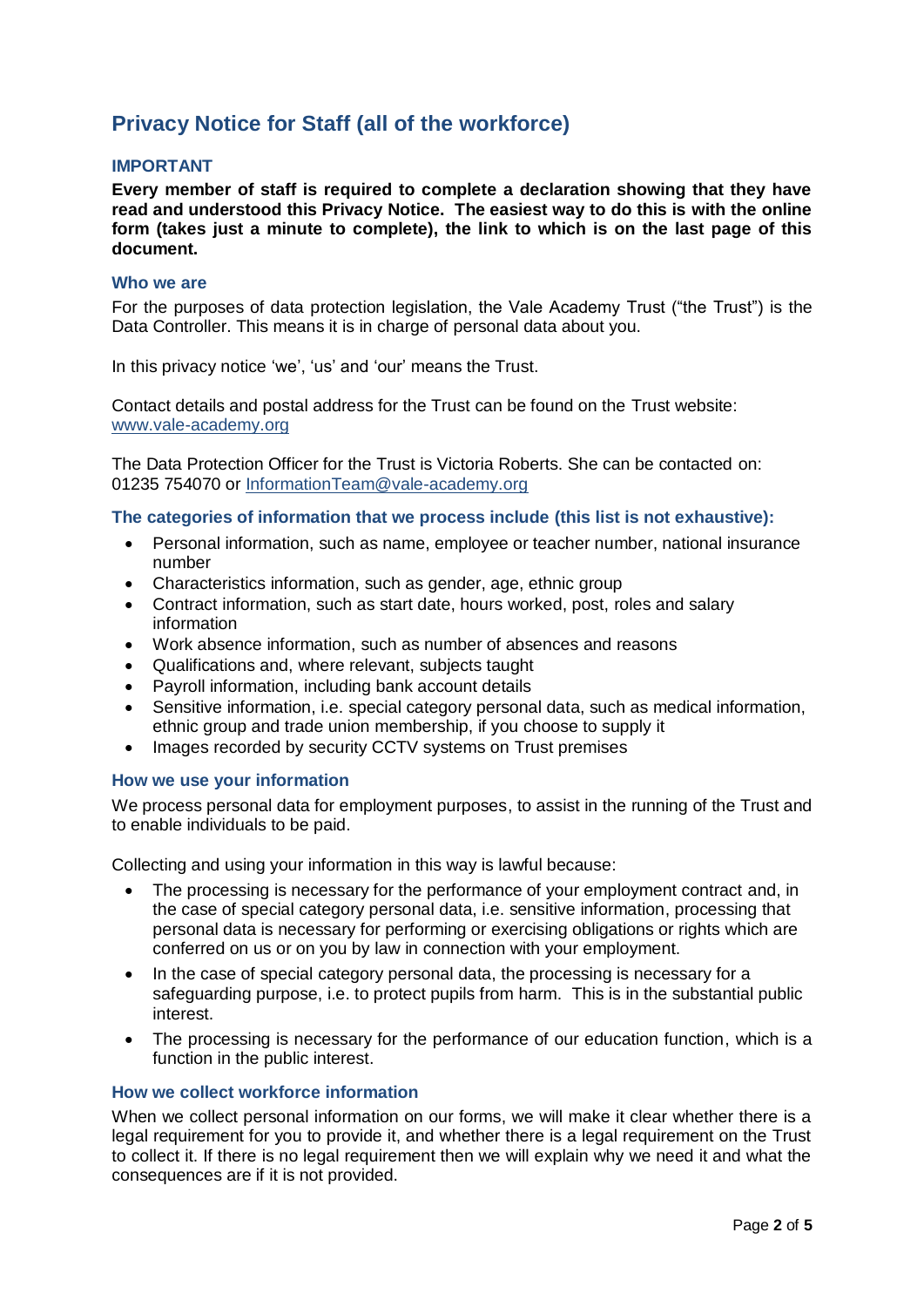We also collect information from a previous employer or educational establishment. You will know about this because you will have supplied us with the relevant contact details.

#### **How we share your information with third parties**

We will not share information about you with third parties without your consent unless the law allows us to.

#### *Local Authority*

We are required to share information about our workforce members with our local authority (LA) under [section 5 of the Education \(Supply of Information about the School Workforce\) \(No](http://www.legislation.gov.uk/uksi/2007/2260/contents/made)  [2\) \(England\) Regulations 2007 and amendments.](http://www.legislation.gov.uk/uksi/2007/2260/contents/made)

If you require more information about how the local authority stores and uses your personal data please visit: [www.oxfordshire.gov.uk/](http://www.oxfordshire.gov.uk/)

#### *Department for Education (DfE)*

The DfE collects personal data from educational settings and local authorities via various statutory data collections. We are required to share information about our children and young people with the DfE for the purpose of those data collections, under [section 5 of the Education](http://www.legislation.gov.uk/uksi/2007/2260/contents/made)  [\(Supply of Information about the School Workforce\) \(No 2\) \(England\) Regulations 2007 and](http://www.legislation.gov.uk/uksi/2007/2260/contents/made)  [amendments.](http://www.legislation.gov.uk/uksi/2007/2260/contents/made)

All data is transferred securely and held by DfE under a combination of software and hardware controls which meet the current government security policy framework

If you require more information about how the DfE processes your personal data please visit: <https://www.gov.uk/data-protection-how-we-collect-and-share-research-data>

#### *Disclosure and Barring Service (DBS)*

We disclose personal data about you to the Disclosure and Barring Service for the purposes of carrying out checks on your suitability for work with children.

#### *Payroll and HMRC*

We disclose details about you including national insurance number and absence information to our payroll provider to enable you to be paid. We also share your identity and pay information with HMRC in conjunction with your legal obligation to pay income tax and make national insurance contributions.

#### *Salary Sacrifice Scheme*

Where you have decided to become part of a salary sacrifice scheme, such as that for child care vouchers, we share your details with the provider to the extent necessary for them to provide the vouchers to you. <https://www.kiddivouchers.com/>

#### *Pension*

We share your details with your pension provider in order to make sure that you pay the correct amount and maintain your entitlement to a pension upon your retirement. For teachers the scheme is the TPS, for support staff the scheme is LGPS.

#### *Our disclosures to third parties are lawful because one of the following reasons applies:*

#### *For ordinary personal data uses:*

- The disclosure is necessary for the performance of your employment contract
- The disclosure is necessary for the performance of a legal obligation to which the Trust is subject.
- The disclosure is necessary for the performance of our education function which is a function in the public interest.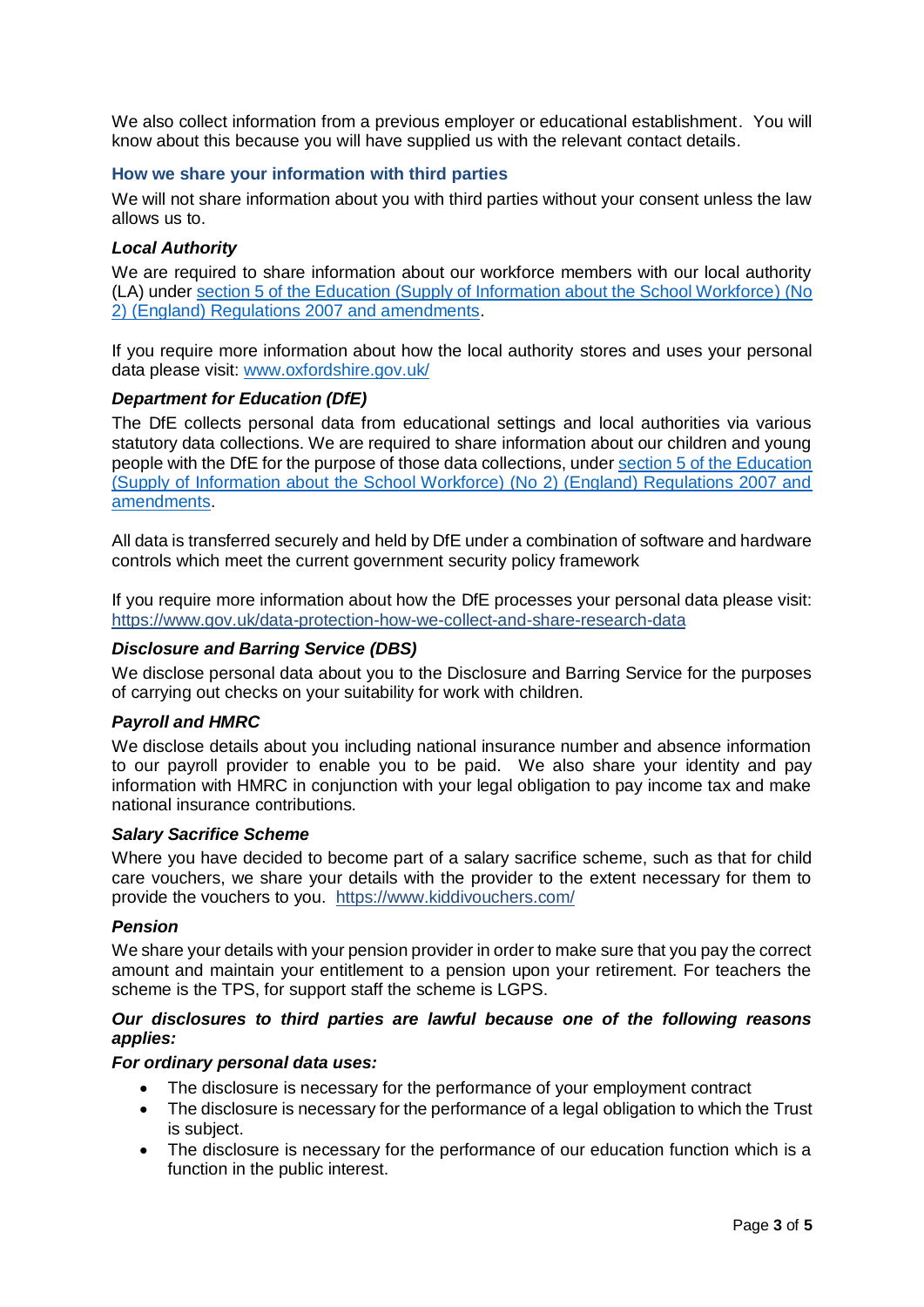We collect your consent

#### *For Special Category Personal Data (i.e., sensitive personal information) uses:*

- The disclosure is necessary for safeguarding purposes, i.e. to protect pupils from harm, and is therefore in the substantial public interest.
- The disclosure is necessary for the purposes of performing or exercising obligations or rights which are imposed or conferred by law on us as the Data Controller or on you in connection with your employment
- Where we collect ethnic origin or disability information for equality monitoring purposes, this falls within substantial public interest and is therefore lawful (but you are not required to provide information for that purpose if you do not want to)
- We collect your explicit consent

#### **Biometric Systems**

Where a school operates a biometric system for staff identification (where used, these are usually fingerprint-based systems found in catering and library applications, but can include door entry and other systems) then the school will require explicit written consent from each intended user for each system. Please refer to our *Data Protection Biometric Policy*, which can be found on school/Trust websites, or a copy can be obtained from school/Trust offices.

#### **How long we keep your personal information**

We only keep your information for as long as we need it or for as long as we are required by law to keep it. Full details are given in our Records Retention Policy which can be found on our website: [www.vale-academy.org](http://www.vale-academy.org/)

#### **Your rights**

You have the right to:

- Ask for access to your personal information
- Ask for rectification of the information we hold about you
- Ask for the erasure of information about you
- Ask for our processing of your personal information to be restricted
- Data portability
- Object to us processing your information.

If you want to use your rights, for example, by requesting a copy of the information we hold about you, please refer to the Subject Access procedure which is detailed in our Data Protection Policy on our website: www.vale-academy.org

#### **Complaints**

If at any time you are not happy with how we are processing your personal information then you may raise the issue with the Data Protection Officer (contact details above under 'Who we are'). If you are not happy with the outcome you can raise a complaint with the Information Commissioner's Office: Tel: 0303 123 1113 (local rate) or 01625 545 745 if you prefer to use a national rate number.

Information Commissioner's Office Wycliffe House Water Lane Wilmslow Cheshire SK9 5AF

## **Please complete the declaration on the next page**